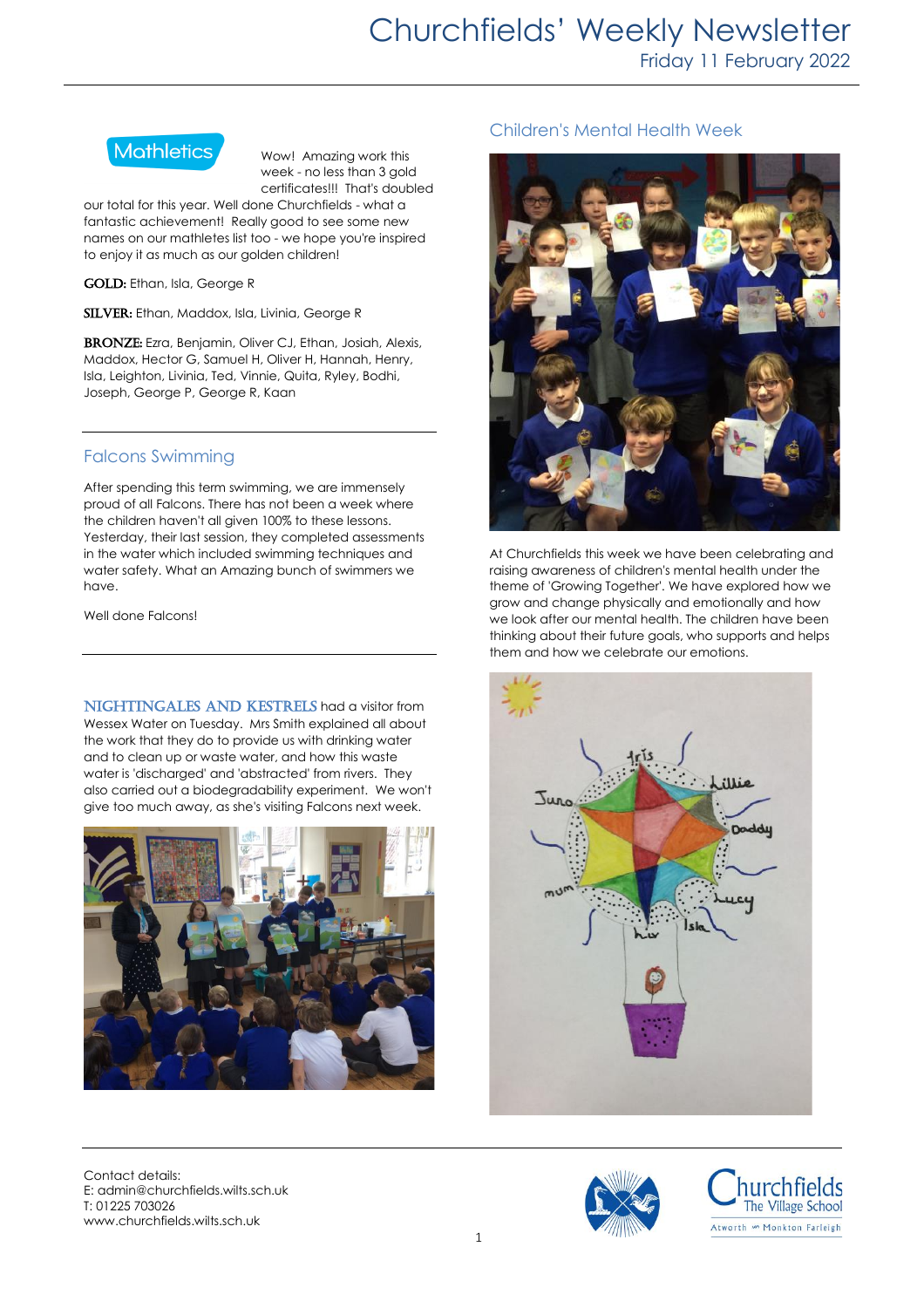WOODPECKER CLASS were very excited to have a visit from a very cute member of the Reilly family! Say hello to Jack







## **World Book Day 2022 - Thursday 3rd March**

We all know the best books are filled with wonderful, wonderful words!

### **Your fancy dress challenge this year is to come to school dressed up as any word you choose.**

Here are some ideas to get you started….

superhero mythical adventurous superstar spa ceman planet ocean wave river history ele gant sparkle fire nature pattern artist paintin g ambitious hero kindness survival sunshine iri descent spider monster

We can't wait to see the words you choose and the meaning you bring to them!





Contact details: E: admin@churchfields.wilts.sch.uk T: 01225 703026 www.churchfields.wilts.sch.uk



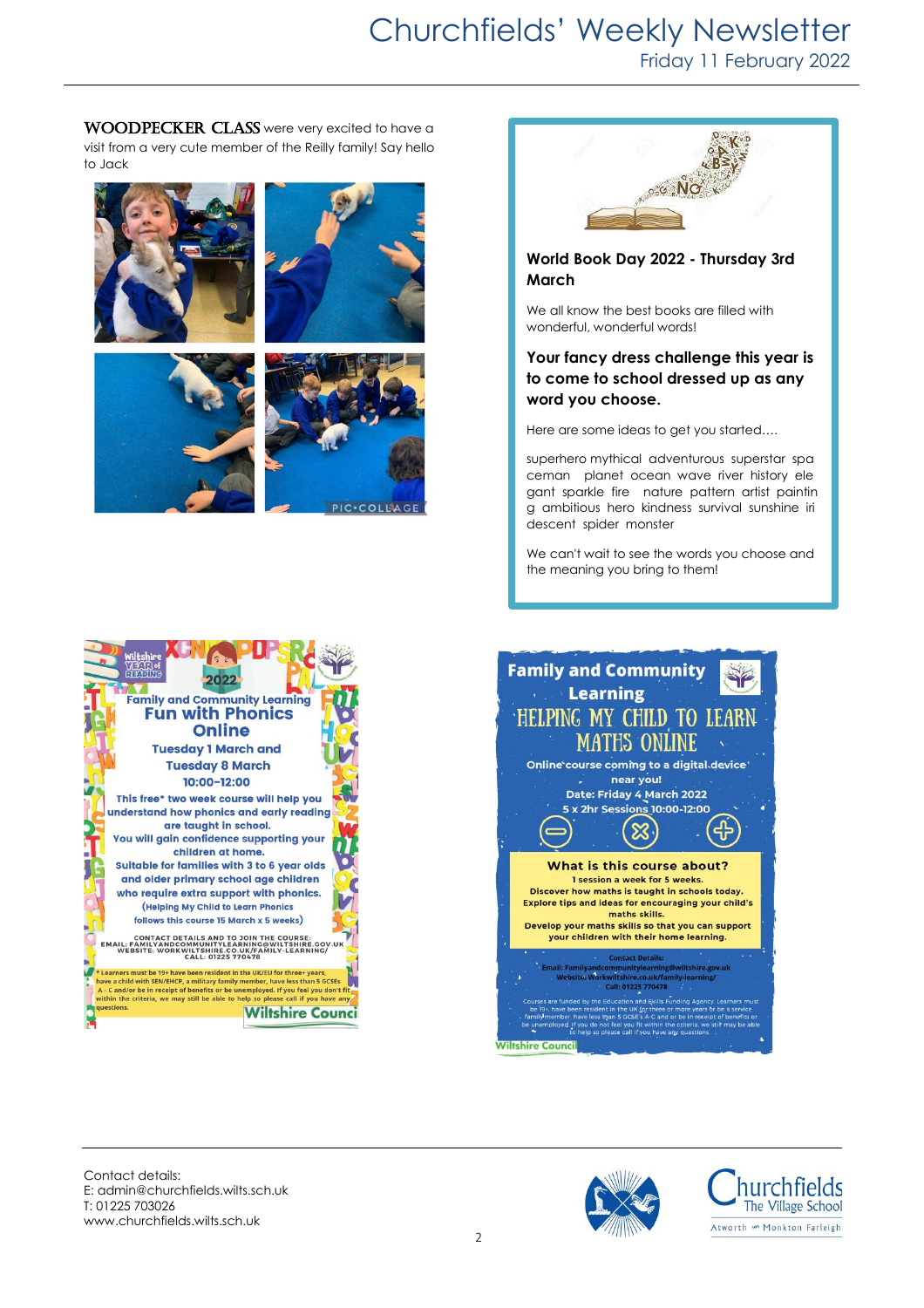#### **Future Inset Days**

**Friday 08 April Monday 06 June Friday 22 July**

| Term <sub>3</sub>                 |                                                         |
|-----------------------------------|---------------------------------------------------------|
| Tuesday 15 February               | West Wilts Dance Festival at The Forum Bath             |
| Friday 18 February                | Non uniform Day - PTA fundraiser                        |
| Friday 18 February                | End of Term 3                                           |
| Term 4                            |                                                         |
| Monday 28 February                | Term 4 Begins                                           |
| Thursday 03 March                 | Kestrel Class Swimming Melksham Blue Pool               |
| Thursday 03 March                 | World Book Day<br>Dress up as a word                    |
| Thursday 10 March                 | Kestrel Class Swimming Melksham Blue Pool               |
| 14 March - 18 March               | STEM Week (Science, Technology, Engineering &<br>Maths) |
| Thursday 17 March                 | Kestrel Class Swimming Melksham Blue Pool               |
| Friday 18 March                   | Red Nose Day                                            |
| Monday 21 March - Friday 25 March | No teacher led after school clubs this week             |
| Tuesday 22 March                  | Parents' evening until 7:30pm                           |
| Thursday 24 March                 | Kestrel Class Swimming Melksham Blue Pool               |
| Thursday 24 March                 | Parents' evening until 6pm                              |
| Tuesday 29 March                  | KS2 Langford Lakes trip                                 |
| Thursday 31 March                 | Kestrel Class Swimming Melksham Blue Pool               |